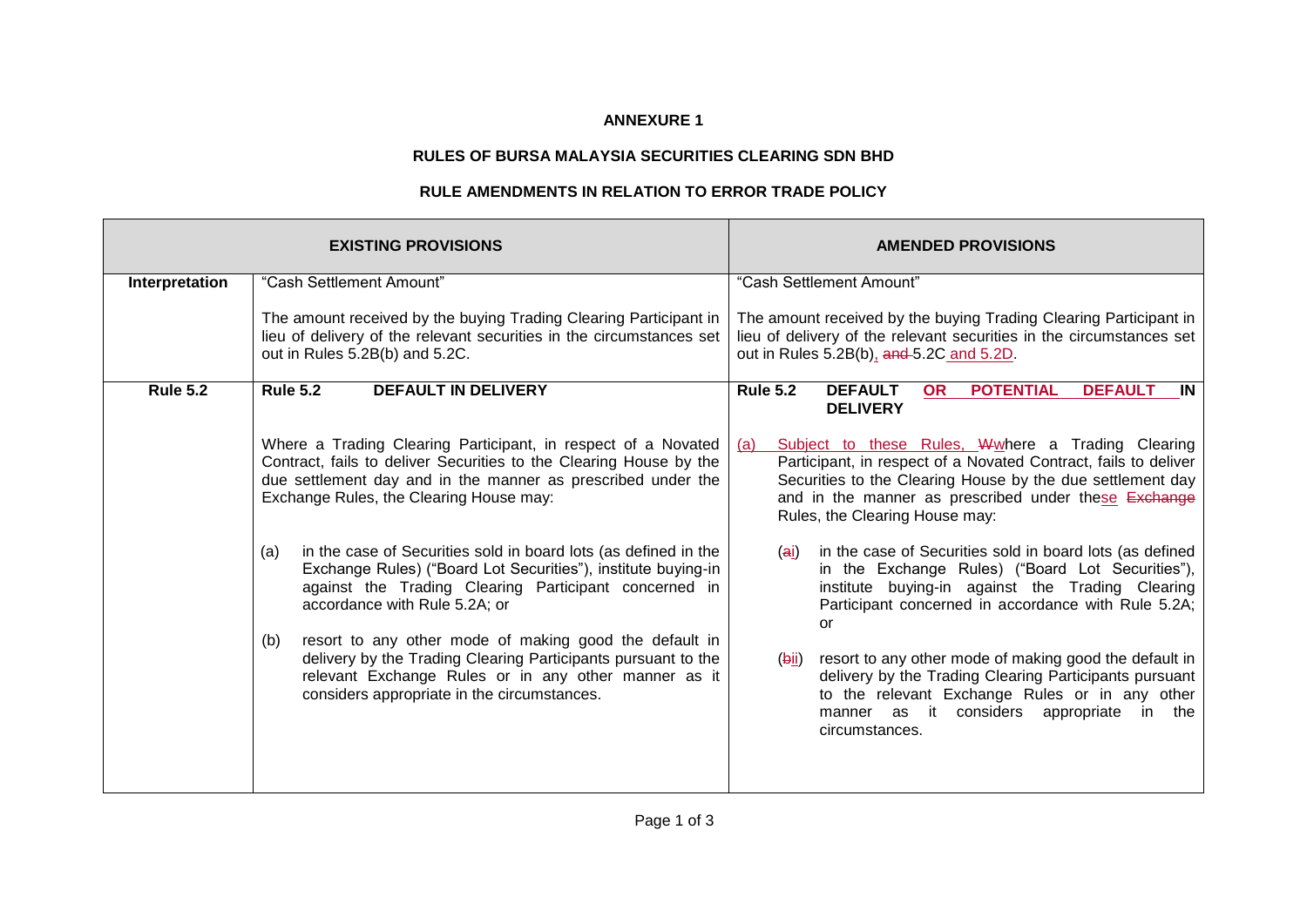|                  | <b>EXISTING PROVISIONS</b>                                                                                                                                                                                                                                                                                                                                                                                                                                                                                                                                                                                                               | <b>AMENDED PROVISIONS</b>                                                                                                                                                                                                                                                                                                                                                                                                                                                                                                                                                                                                                  |
|------------------|------------------------------------------------------------------------------------------------------------------------------------------------------------------------------------------------------------------------------------------------------------------------------------------------------------------------------------------------------------------------------------------------------------------------------------------------------------------------------------------------------------------------------------------------------------------------------------------------------------------------------------------|--------------------------------------------------------------------------------------------------------------------------------------------------------------------------------------------------------------------------------------------------------------------------------------------------------------------------------------------------------------------------------------------------------------------------------------------------------------------------------------------------------------------------------------------------------------------------------------------------------------------------------------------|
|                  |                                                                                                                                                                                                                                                                                                                                                                                                                                                                                                                                                                                                                                          | Subject to these Rules, the Clearing House may take the<br>(b)<br>action specified in Rule 5.2D in the event of a potential<br>default in delivery of Securities in the circumstances as set<br>out in Rule 5.2D.                                                                                                                                                                                                                                                                                                                                                                                                                          |
| <b>Rule 5.2C</b> | <b>Rule 5.2C</b><br>DEFAULT IN DELIVERY OF SECURITIES SOLD<br><b>IN ODD LOTS</b>                                                                                                                                                                                                                                                                                                                                                                                                                                                                                                                                                         | <b>Rule 5.2C</b><br>DEFAULT IN DELIVERY OF SECURITIES SOLD<br><b>IN ODD LOTS</b>                                                                                                                                                                                                                                                                                                                                                                                                                                                                                                                                                           |
|                  | Where a Trading Clearing Participant, having sold Securities in<br>odd lot (as defined in the Exchange Rules) ("Odd Lot Securities")<br>in respect of a Novated Contract, fails to deliver the Odd Lot<br>Securities to the Clearing House by the due settlement day and in<br>the manner as prescribed under the Exchange Rules, the said<br>contract for the Odd Lot Securities shall be settled by the selling<br>Trading Clearing Participant paying in cash and the buying<br>Trading Clearing Participant receiving a Cash Settlement Amount<br>stipulated by the Clearing House in lieu of delivery of the Odd Lot<br>Securities. | Where a Trading Clearing Participant, having sold Securities in<br>odd lot (as defined in the Exchange Rules) ("Odd Lot Securities")<br>in respect of a Novated Contract, fails to deliver the Odd Lot<br>Securities to the Clearing House by the due settlement day and in<br>the manner as prescribed under these Exchange-Rules, the said<br>contract for the Odd Lot Securities shall be settled by the selling<br>Trading Clearing Participant paying in cash and the buying<br>Trading Clearing Participant receiving a Cash Settlement Amount<br>stipulated by the Clearing House in lieu of delivery of the Odd Lot<br>Securities. |
| <b>Rule 5.2D</b> | <b>New provision</b>                                                                                                                                                                                                                                                                                                                                                                                                                                                                                                                                                                                                                     | <b>POTENTIAL</b><br><b>Rule 5.2D</b><br><b>DEFAULT</b><br>IN DELIVERY OF<br><b>SECURITIES</b>                                                                                                                                                                                                                                                                                                                                                                                                                                                                                                                                              |
|                  |                                                                                                                                                                                                                                                                                                                                                                                                                                                                                                                                                                                                                                          | Notwithstanding anything in these Rules, the Clearing House may<br>settle such contracts in Securities as may be prescribed by the<br>Clearing House ("Relevant Contract") by requiring the selling<br>Trading Clearing Participant to pay in cash and the buying Trading<br>Clearing Participant to receive a Cash Settlement Amount<br>stipulated by the Clearing House in lieu of delivery of Securities if:<br>the Trading Clearing Participant, having entered into the<br>(a)                                                                                                                                                        |
|                  |                                                                                                                                                                                                                                                                                                                                                                                                                                                                                                                                                                                                                                          | Relevant Contract, makes a request to the Clearing House<br>in such manner as may be prescribed by the Clearing<br>House, for such Contract to be settled in the manner<br>specified above; and                                                                                                                                                                                                                                                                                                                                                                                                                                            |